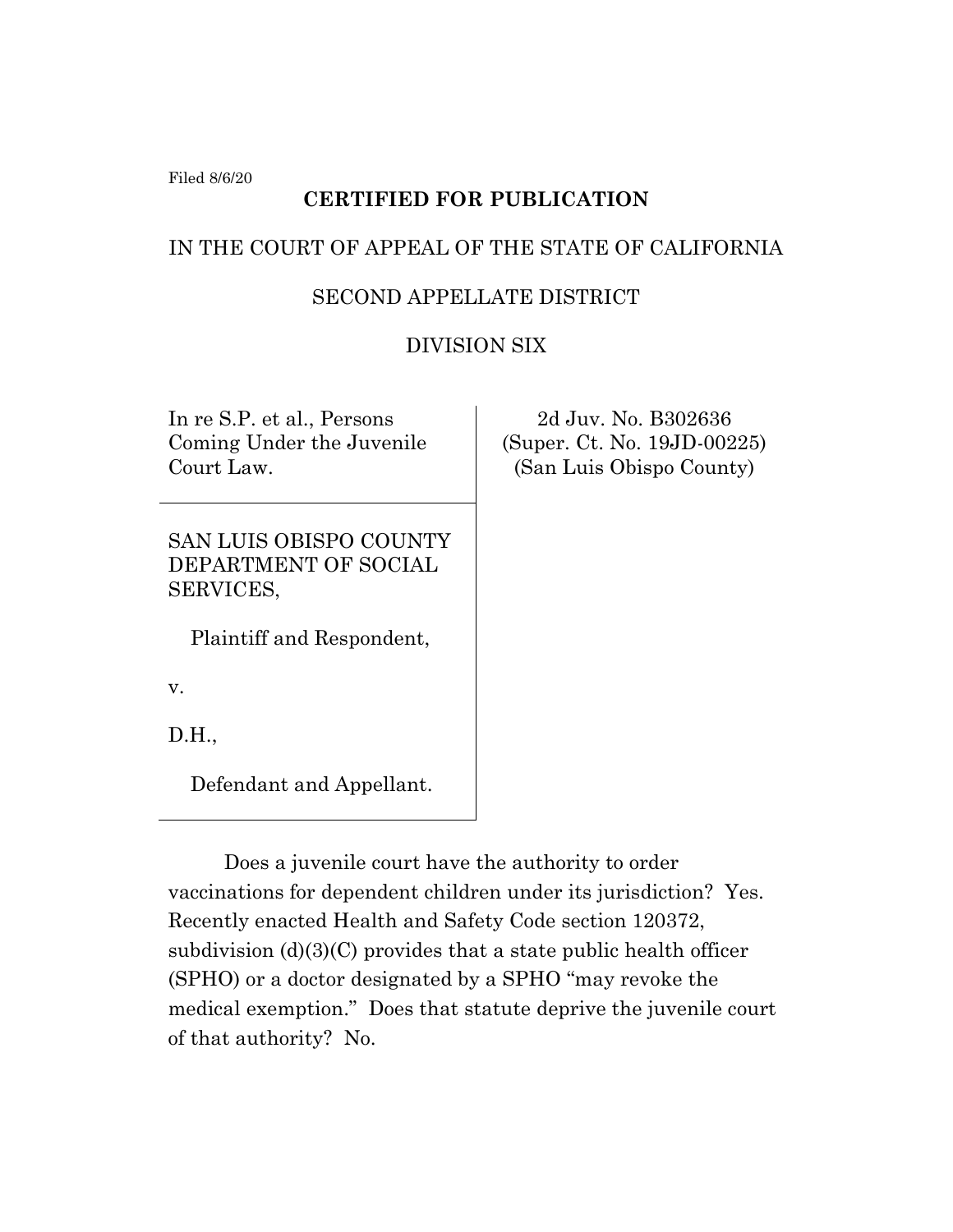D.H. (Father) appeals an order of the juvenile court following a disposition hearing after the San Luis Obispo County Department of Social Services (DSS) filed a juvenile dependency petition. (Welf. & Inst. Code,  $\S 300$ , subd. (b)(1).)<sup>1</sup> The order authorized Father's children, S.P. and F.P., dependent children of the juvenile court, to receive vaccinations. The court found vaccination exemptions the children had received earlier invalid. We conclude, among other things, that the juvenile court had the authority to order vaccinations. Nor did it abuse its discretion in doing so. We affirm.

### FACTS AND PROCEDURAL HISTORY

On June 4, 2019, DSS filed a juvenile dependency petition (§ 300, subd. (b)(1)), alleging Father and A.P. (Mother) neglected and failed to protect their children, S.P., F.P., and E.P. Mother had a history of substance abuse and mental illness. She had recently given birth to E.P. Both Mother and E.P. had tested positive for methamphetamine and marijuana. DSS alleged Father had a history of substance abuse and mental illness and was recently incarcerated. The juvenile court detained the children and placed them under the custody and control of DSS.

At an August 14, 2019, jurisdiction and disposition hearing, the juvenile court sustained the original petition and an amended petition. It found the children to be dependent children within section 300, subdivision (b). It found continuance of the children at the parents' home would be contrary to the children's welfare. It ordered DSS to provide family reunification services. The court scheduled the case for a six-month review hearing. (§ 366.21, subd. (e).)

<sup>1</sup> All statutory references are to the Welfare and Institutions Code unless otherwise stated.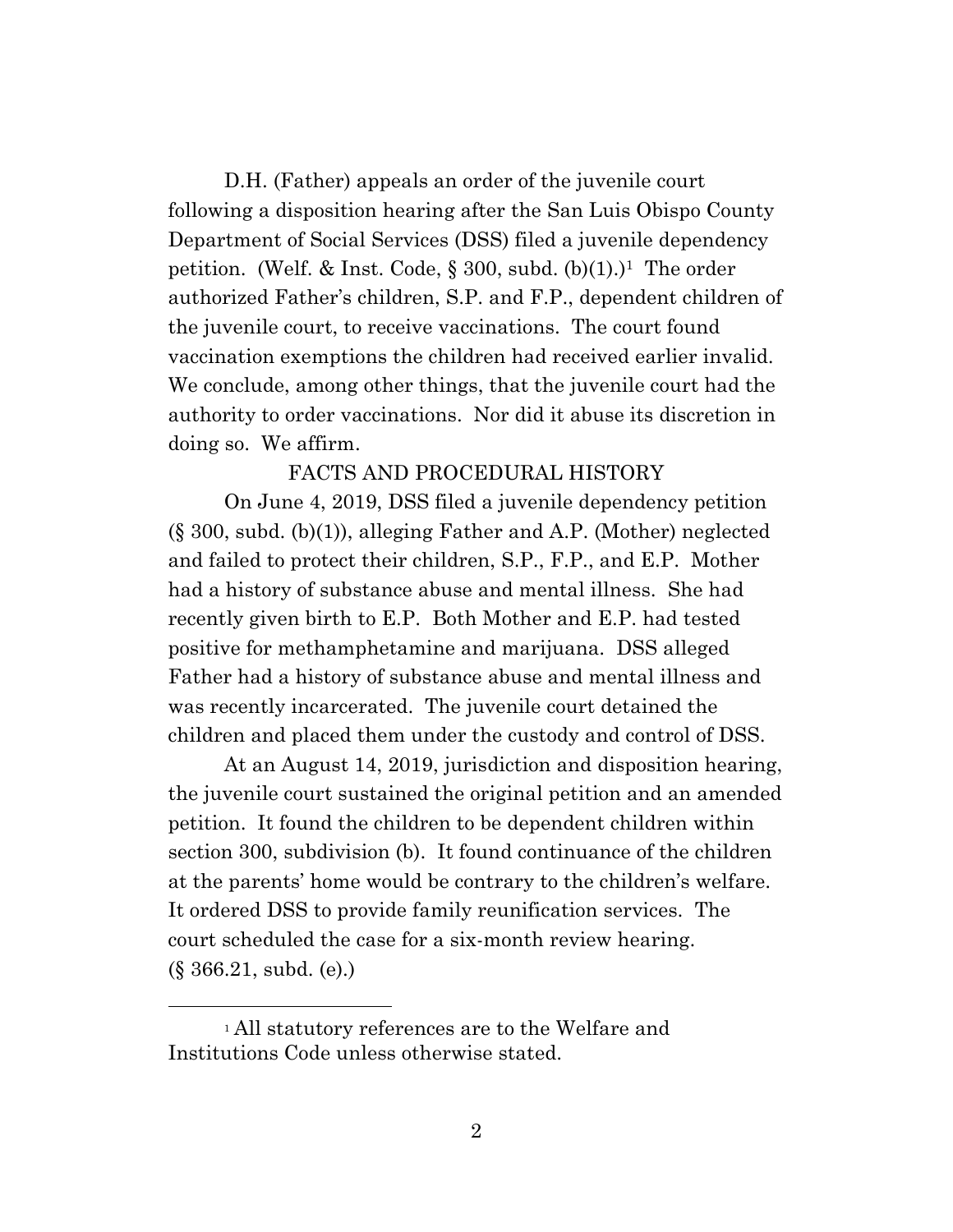DSS reported to the juvenile court that Dr. Deborah Kronstad, S.P.'s and F.P.'s current treating pediatrician, recommended that the children receive vaccinations. Father and Mother objected. Father told DSS that on March 11, 2018, Dr. Johnnie Ham had issued letters stating his determination the children were exempt from vaccinations. Ham wrote that the children have "a medical reason not to vaccinate," but did not state what that medical reason was.

At a hearing to determine whether the children should be vaccinated, Ham testified he saw the children once in March 2018 for 45 to 60 minutes. He said he is not a pediatrician and did not have medical records from the children's other doctors. His examination was "very brief." He checked the children's temperatures and their eyes and had them move their arms. Ham went on to testify, "Most of what I do in my evaluations is based on history." He said he relies on what the parents tell him about the medical history. His medical records do not include the results of his physical examination. Ham said, "[T]hose physical findings I don't consider to be relevant."

Ham was asked what was the medical condition that supported the exemptions but did not describe that condition. He said, "The law does not require that the child have a medical condition. . . . [It] allows us to consider both the individual's medical history as well as family history." In response to a question about the children's medical condition that supported an exemption, Ham responded, "I did not see a medical condition directly with either child." The parents said members of the family have had "allergies," "asthma," "autoimmune disease," and "mental disorders, including autism." One family member had "a negative vaccine reaction."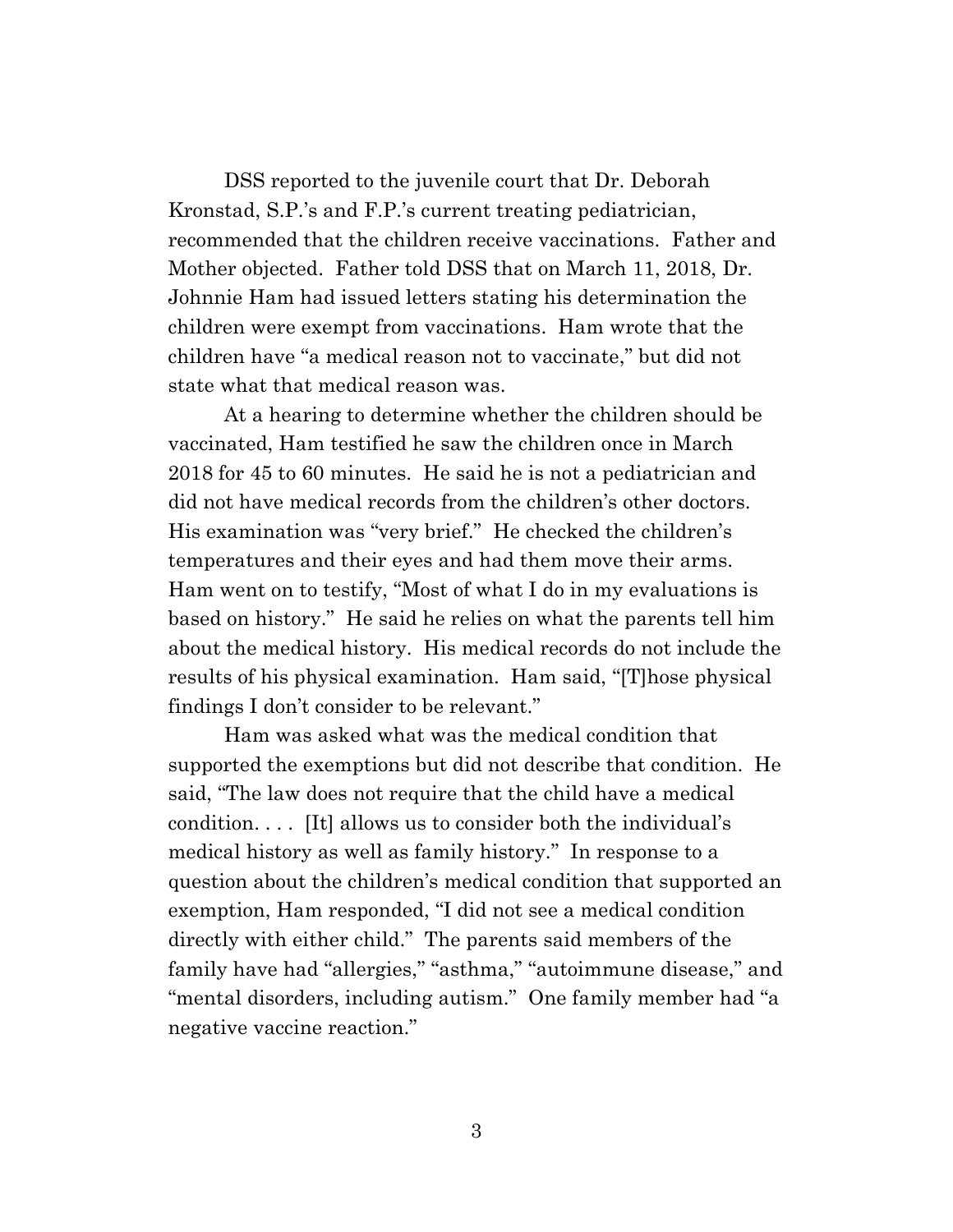Ham was asked, "Are you aware that the safety for vaccinations is considered reliable?" Ham: "No, I'm not aware of that." In 2018, Ham issued 350 exemptions. For two children, he charges a \$290 fee for an exemption examination.

The juvenile court declared Ham's vaccination exemptions to be "NULL and VOID." It ruled they were not supported by any valid medical examinations.

### DISCUSSION

#### *Mootness*

DSS contends the issue whether the juvenile court's order to have the children vaccinated is moot. The children "have already received some, if not all, of the immunizations which are currently due to them *at this time*." (Italics added.)

" ' "[A]s a general rule, it is not within the function of the court to act upon or decide a moot question  $\dots$ ." " (*In re I.A.*) (2011) 201 Cal.App.4th 1484, 1490.) Courts do not decide issues that can provide no effective relief for the parties or will have no impact on their future rights. (*Id*. at p. 1492.) But exemption from vaccinations is a recurrent issue. Children will often be subject to vaccinations on a periodic or yearly basis. This issue will continue to affect the rights of parties in dependency proceedings.

#### *The Court's Authority to Order Vaccinations*

Father contends the juvenile court had no legal authority to revoke the vaccination exemptions issued by Ham in 2018 and then order S.P. and F.P. to be vaccinated. We disagree.

" 'When a child is adjudged a dependent child of the court on the ground that the child is a person described by Section 300, the court may make any and all reasonable orders for the care, supervision, custody, conduct, maintenance, and support of the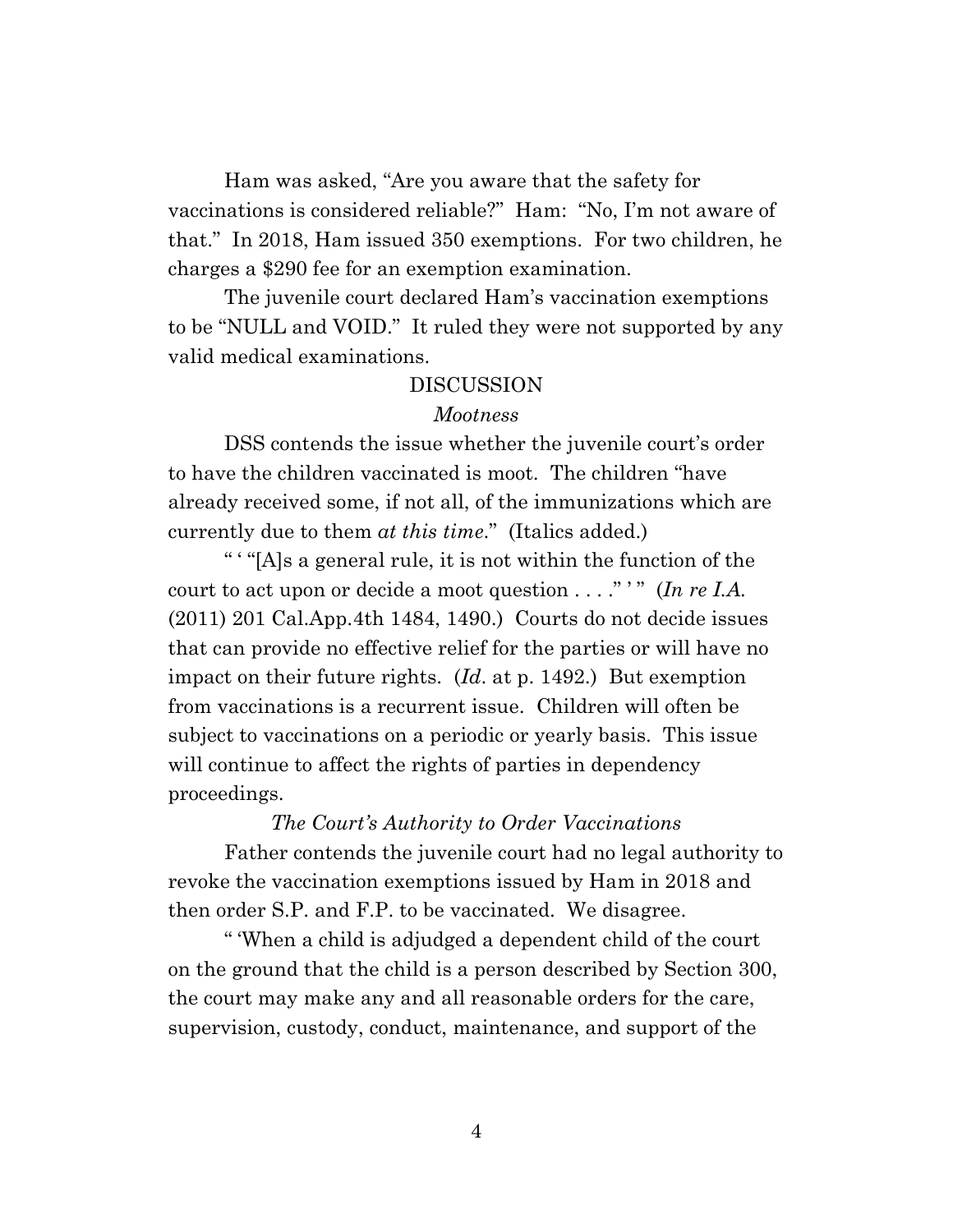child, *including medical treatment* . . . .' " (*In re Christopher I.* (2003) 106 Cal.App.4th 533, 554-555, italics added.)

"[P]rovisions of the Welfare and Institutions Code illustrate the juvenile court's authority to make all reasonable orders relating to medical treatment for a dependent child. *No statute restricts that authority*." (*In re Christopher I.*, *supra*, 106 Cal.App.4th at p. 555, italics added.) Consequently, the court has authority "to obtain care – including medical care – in the dependent child's best interests and consistent with what the parents should have obtained or authorized." (*Ibid*.)

Father concedes that the juvenile court generally appears "to have complete authority" to "order that the children . . . get vaccinated." But he contends it does not have authority to vacate an exemption to vaccinations that a doctor previously issued. He relies on Ham's 2018 letters exempting the children "from any vaccinations." He challenges the court's finding that the exemptions were null and void.

But the most relevant issue in the juvenile court's ruling was whether the children *at the current time needed vaccinations*. The court found they did. It said, "The physicians(s) retained by the Social Services Department recommended a series of vaccinations for each child *for their protection* . . . ." (Italics added.) The court ordered "that the children . . . get vaccinated" because it was medically necessary. Because the court had inherent authority to decide whether dependent children should be vaccinated (*In re Christopher I*, *supra*, 106 Cal.App.4th at pp. 556-557), it necessarily had authority to decide all objections to vaccinations, including exemptions.

Evidence in the record supports the juvenile court's finding that the children needed vaccinations. At the August 14, 2019,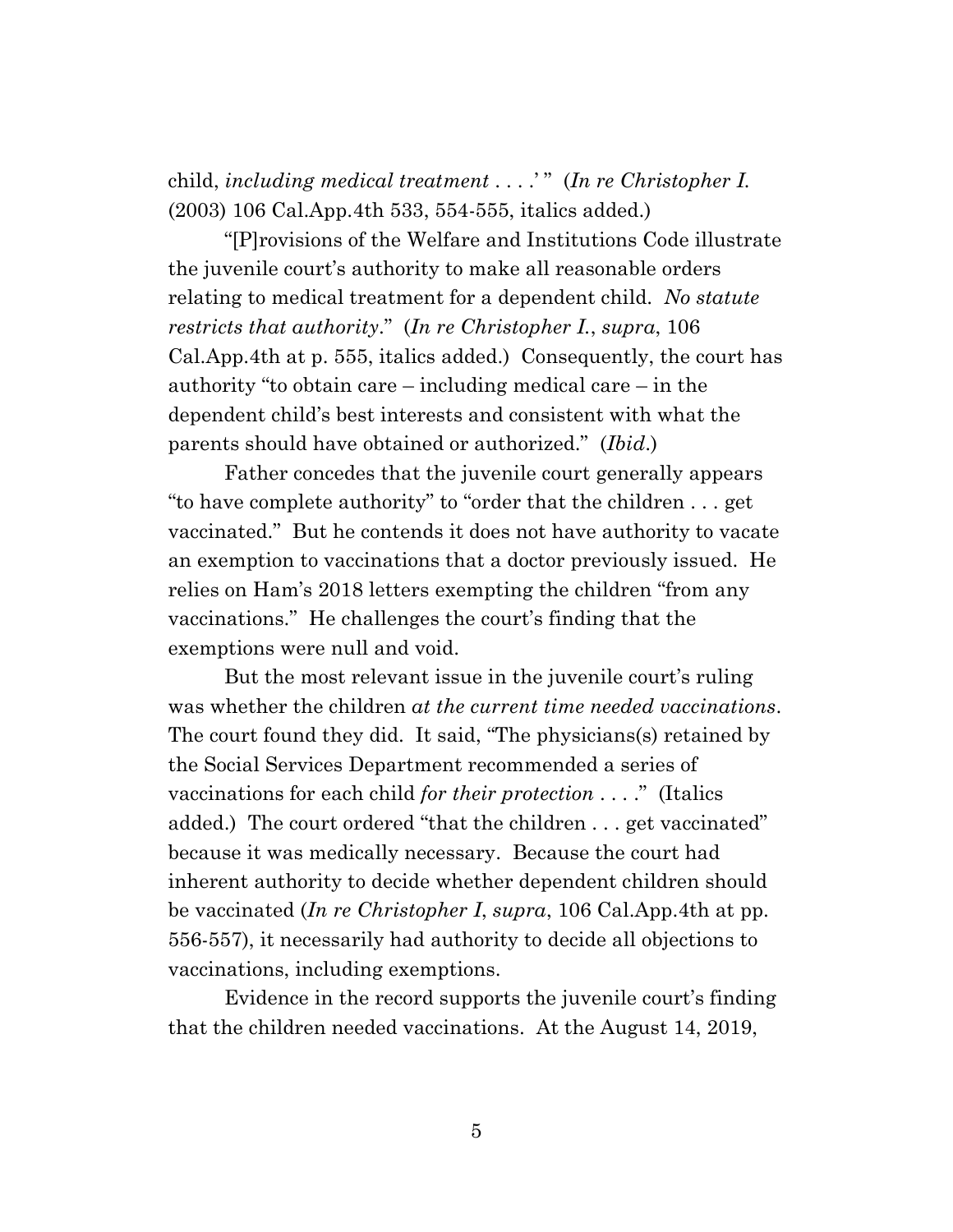hearing, the DSS social worker testified that *both* S.P.'s and F.P.'s "pediatricians are recommending that they receive their vaccinations."

DSS also submitted letters from Dr. Kronstad, a current treating doctor of the children. She was a board-certified pediatrician. She stated, "[N]o medical condition *currently exists* that would prevent [the children] from receiving vaccinations as recommended by the [American Academy of Pediatrics] and CDC." (Italics added.) She described the specific vaccinations that S.P. and F.P. needed to bring them "up to date" on their vaccines. She set forth a timetable for the specific types of shots they needed and the time periods during which they had to be administered. This was strong evidence to support findings that the children needed vaccinations and the exemptions were not currently valid. There is usually "no better evidence of the state of one's health" than the medical opinions from the patient's current treating doctor. (*Gunn v. Employment Development Dept.* (1979) 94 Cal.App.3d 658, 664, fn. 6.)

Father notes that a recently passed statute provides that a state public health officer (SPHO) or a doctor designated by a SPHO "may revoke the medical exemption." (Health & Saf. Code,  $\S 120372$ , subd. (d)(3)(C).) He argues this means the juvenile court does not have authority to revoke an exemption. We disagree.

"Statues should be given a construction consistent with the legislative purpose . . . ." (*Silberman v. Swoap* (1975) 50 Cal.App.3d 568, 571.) The Legislature was concerned with the public health consequences of doctors issuing improper exemptions. Section 120372 increases the number of people who have authority to revoke exemptions. It does not preclude a court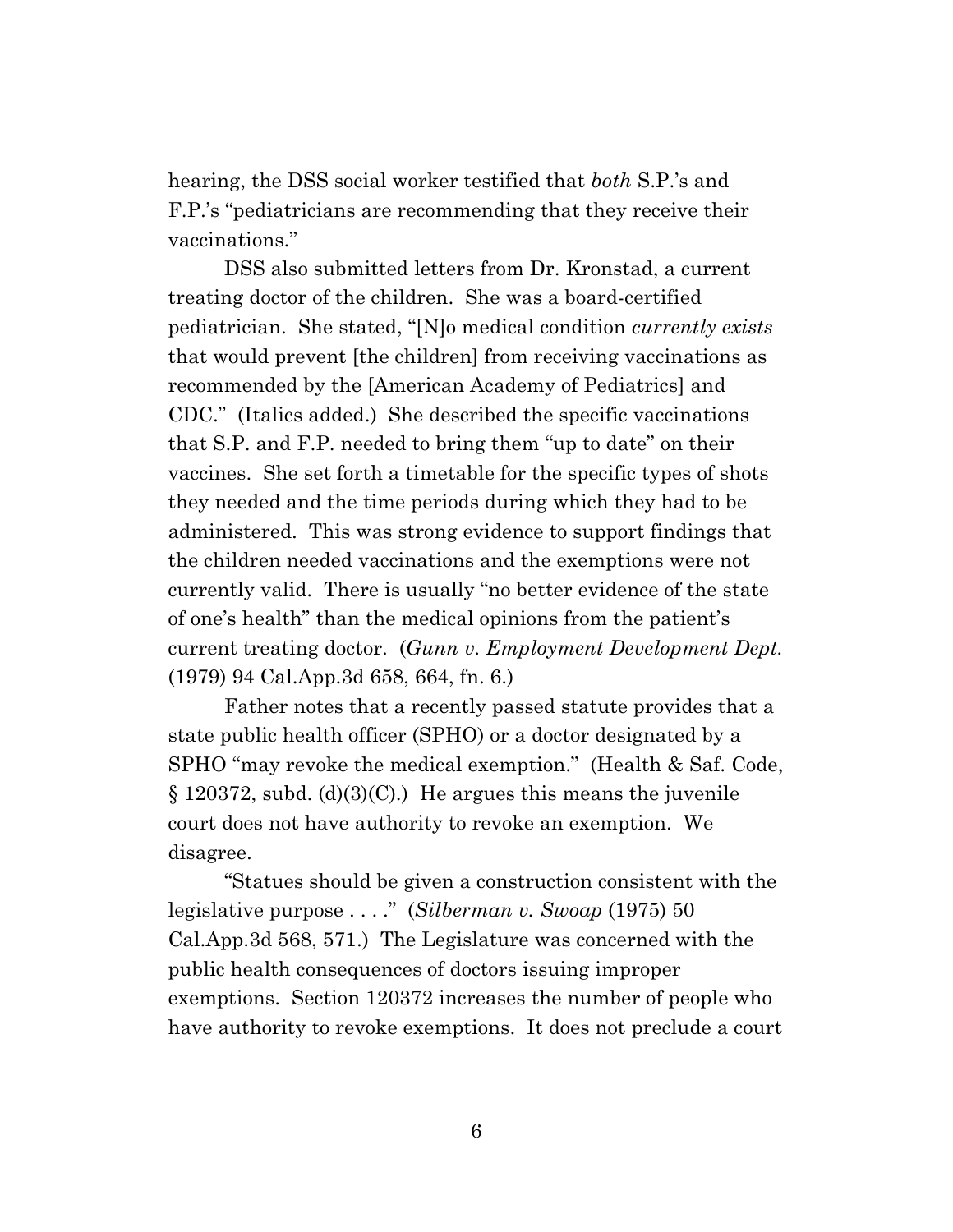from taking appropriate action where the evidence demonstrates the exemption was fraudulent or without foundation. To conclude otherwise would divest the court's authority and could endanger the children's health. There is no statutory bar to preclude the juvenile court from ordering dependent children to receive medically necessary vaccinations. (*In re Christopher I.*, *supra*, 106 Cal.App.4th at p. 555.)

#### *Rejecting Ham's Testimony and Exemptions*

Father contends the juvenile court erred in not accepting Ham's testimony and then deciding to reject the vaccination exemptions. But the court had valid reasons to reject both. As DSS notes, Ham's exemption letters failed to comply with statutory requirements. The letters only state that the children have "a medical reason not to vaccinate." But the statute requires that the exemption letter must specify "the specific nature ... of the medical condition." (Health & Saf. Code,  $\S 120370$ , subd. (a)(1).) In addition, 1) Ham was not a pediatrician, 2) he was not one of the children's *current treating doctors*, and 3) his 2018 letters did not include descriptions of the children's current medical needs.

Moreover, the juvenile court's findings indicate that it implicitly determined Ham was not a credible witness. "Credibility of witnesses and weight of the evidence are matters for the trier of fact." (*Biren v. Equality Emergency Medical Group, Inc*. (2002) 102 Cal.App.4th 125, 143.) We may not consider testimony the juvenile court rejected as not credible. (*Ibid*.)

The juvenile court said, "The reality is that Dr. Ham issued the exemption on March 11, 2018, after receiving a request for an exemption *supported solely by an uncorroborated or unverified*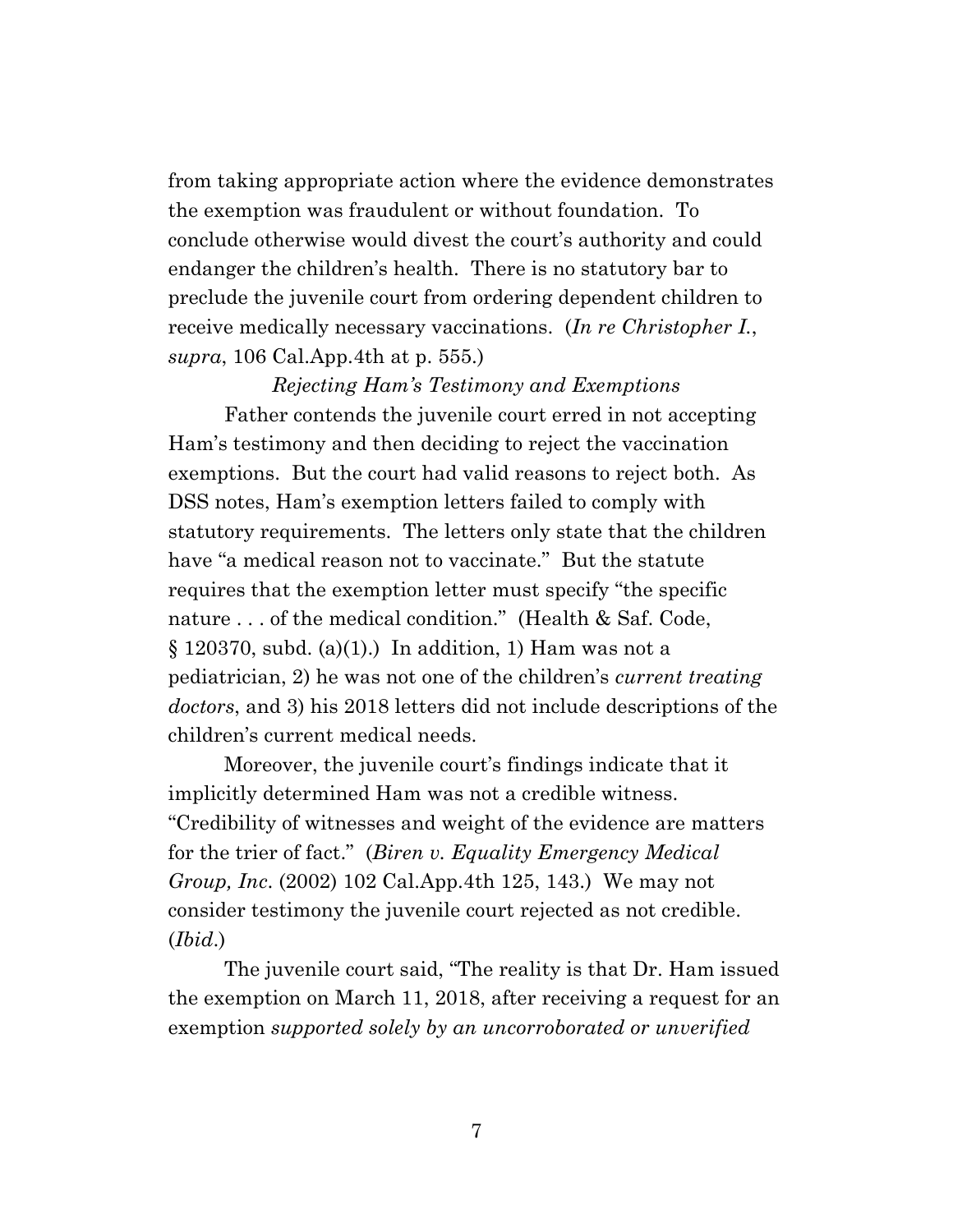*family history provided by the parents*, *and without* anything resembling *a medical evaluation or examination* of the minors." (Italics added.) "[Ham] does not take any blood or tissue samples or anything of that nature. He does not conduct any neurological exam. . . . He testified that *neither child had an existing medical condition at the time of his examination*." (Italics added.) The court concluded, "To rely solely on the information provided by a parent (the 'family history') without any rudimentary medical evaluation is simply *ripe for abuse and patently wrong*." (Italics added.)

Ham testified, "Most of what I do in my evaluations is based on history." But he admitted he did not have *any medical records* to document that history from the children's other doctors at the time he issued the exemptions. He was asked if the results of his medical exam of S.P. "are in the medical record." He answered, "They are not there because those physical findings I don't consider to be relevant . . . ." He expressed the view that "vaccines are dangerous and unsafe." This view has been rejected by the courts. (*Brown v. Smith* (2018) 24 Cal.App.5th 1135, 1143.) " '[C]ompulsory immunization has long been recognized as the gold standard for preventing the spread of contagious diseases.' " (*Love v. State Dept. of Education* (2018) 29 Cal.App.5th 980, 993.) It ensures the health and safety of children. (*Id.* at p. 990.) A major cause for the spread of disease is the presence of a significant number of children who have not been vaccinated. (*Id*. at p. 987.) In 2018 alone, Ham issued 350 vaccination exemptions. He charged a fee for each exemption. DSS believed Ham issued questionable exemptions. It acted properly by bringing this issue to the court.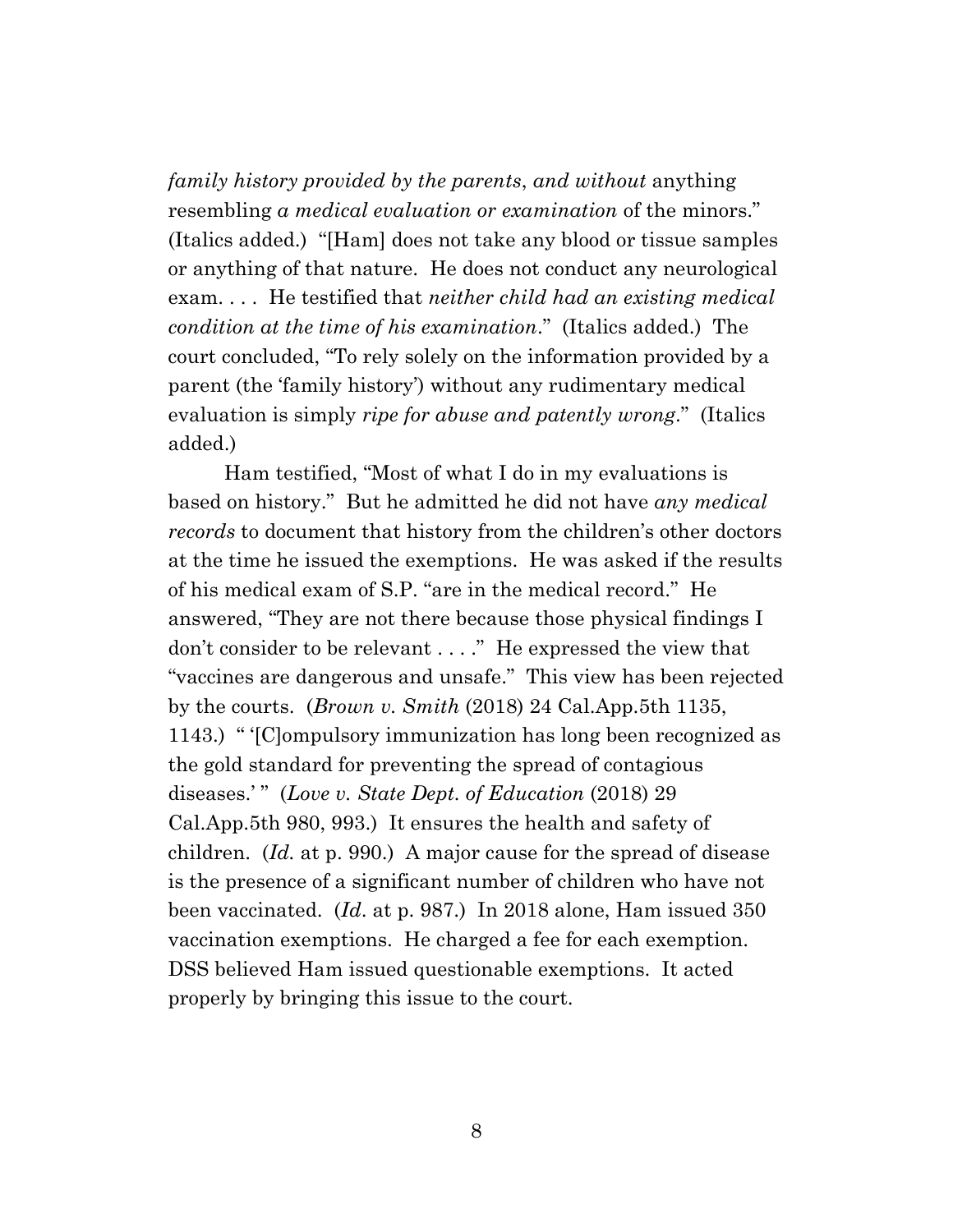Ham testified that he had been disciplined by the Medical Board of California for "providing false documentation" and that he was on probation for 10 years. Father, citing Health and Safety Code section 120372, subdivision  $(d)(4)$ ,  $(7)(C)$ , argues this discipline does not invalidate Ham's 2018 exemptions because the discipline was "unrelated to issuing medical exemptions." But even if so, Father has not shown why the juvenile court could not consider this evidence in evaluating Ham's credibility.

The juvenile court could reasonably find Ham did not know the children's current need for vaccinations. Ham was not a treating doctor, not a pediatrician, had only briefly seen the children on one occasion one-and-one-half years ago, and did not have medical records documenting their medical histories before he made his 2018 exemptions. Even without deciding whether the 2018 exemptions were valid, the court could alternatively find they were not currently relevant.

We have reviewed Father's remaining contentions and conclude he has not shown grounds for reversal.

### DISPOSITION

# The order is affirmed. CERTIFIED FOR PUBLICATION.

GILBERT, P. J.

We concur:

YEGAN, J. PERREN, J.